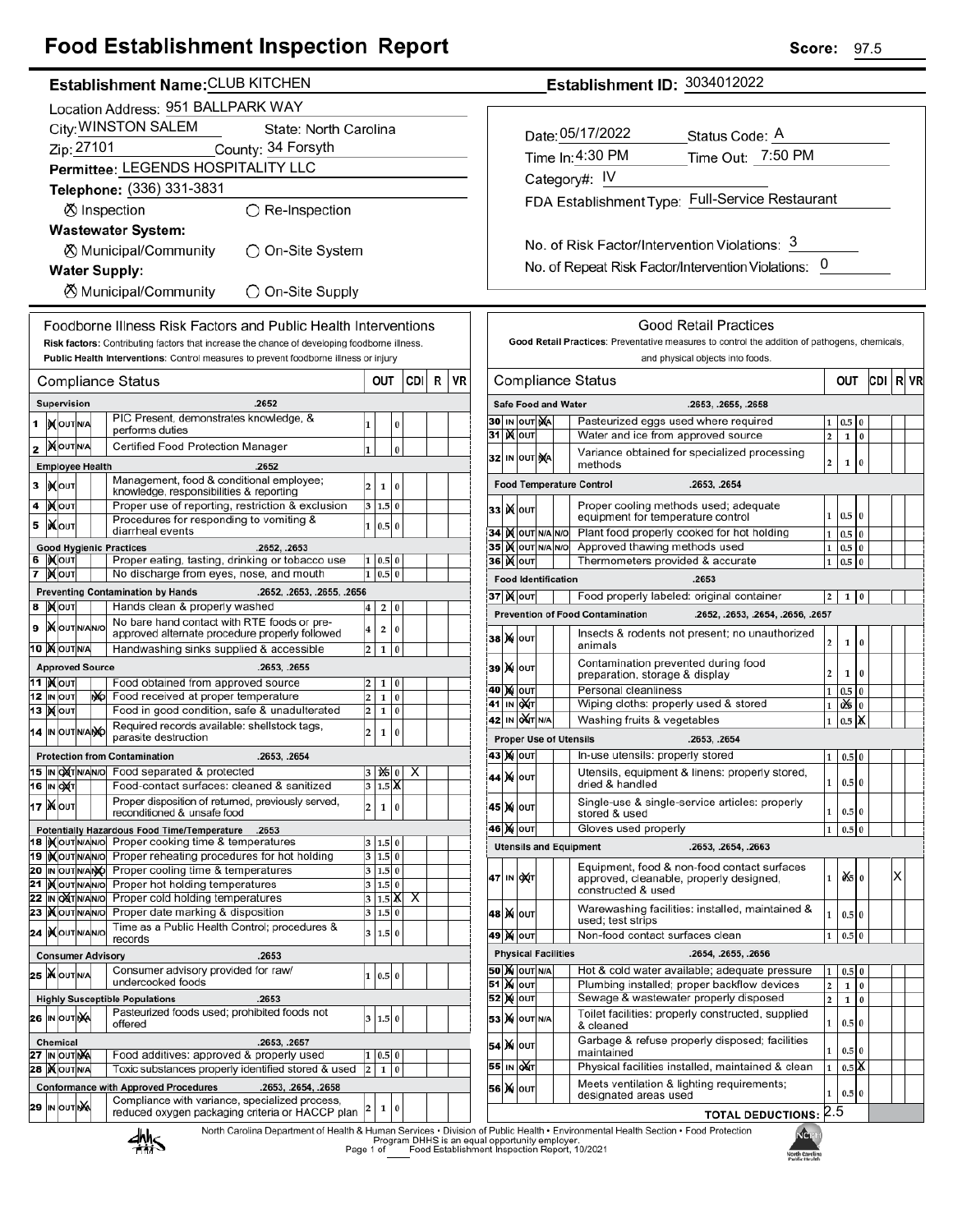# Comment Addendum to Food Establishment Inspection Report

| Establishment Name: CLUB KITCHEN                                                                                                    | Establishment ID: 3034012022                                                                              |  |  |  |  |  |
|-------------------------------------------------------------------------------------------------------------------------------------|-----------------------------------------------------------------------------------------------------------|--|--|--|--|--|
| Location Address: 951 BALLPARK WAY<br>City: WINSTON SALEM<br>State:NC                                                               | Date: 05/17/2022<br>$[X]$ Inspection Re-Inspection<br> X <br>Comment Addendum Attached?<br>Status Code: A |  |  |  |  |  |
| County: 34 Forsyth<br>Zip: 27101                                                                                                    | Water sample taken? $\Box$ Yes $\Box$ No<br>Category #: $IV$                                              |  |  |  |  |  |
| Wastewater System: X Municipal/Community   On-Site System<br>Water Supply: $\overline{x}$ Municipal/Community $\Box$ On-Site System | Email 1: kedwards@legendshm.com<br>Email $2:$<br>Email 3:                                                 |  |  |  |  |  |
| Permittee: LEGENDS HOSPITALITY LLC                                                                                                  |                                                                                                           |  |  |  |  |  |
| Telephone: (336) 331-3831                                                                                                           |                                                                                                           |  |  |  |  |  |
| Γemnerat⊔re Ohservations                                                                                                            |                                                                                                           |  |  |  |  |  |

| <b>I GITIDGI QIUI G'UDJGI VALIUI IJ</b>                          |                                         |                 |  |          |           |          |      |  |  |  |
|------------------------------------------------------------------|-----------------------------------------|-----------------|--|----------|-----------|----------|------|--|--|--|
| Effective January 1, 2019 Cold Holding is now 41 degrees or less |                                         |                 |  |          |           |          |      |  |  |  |
| Item<br>Servsafe                                                 | Location<br>Jacqueline Hairston 8-18-24 | Temp Item<br>00 |  | Location | Temp Item | Location | Temp |  |  |  |
| Hot water                                                        | 3 comp sink                             | 138             |  |          |           |          |      |  |  |  |
| Hot water                                                        | Dishmachine                             | 172             |  |          |           |          |      |  |  |  |
| Quat sanitizer                                                   | 3 comp sink - ppm                       | 200             |  |          |           |          |      |  |  |  |
| Pork loin                                                        | Final                                   | 156             |  |          |           |          |      |  |  |  |
| Green beans                                                      | Final                                   | 140             |  |          |           |          |      |  |  |  |
| Chicken patty                                                    | Final                                   | 199             |  |          |           |          |      |  |  |  |
| Chicken pasta                                                    | Hot holding cabinet 1                   | 176             |  |          |           |          |      |  |  |  |
| Chili                                                            | Hot holding cabinet 1                   | 166             |  |          |           |          |      |  |  |  |
| Baked spaghetti                                                  | 2 door hot holding cabinet              | 169             |  |          |           |          |      |  |  |  |
| Macaroni and<br>cheese                                           | Hot holding cabinet - at WIC            | 166             |  |          |           |          |      |  |  |  |
| Hot dogs                                                         | Hot holding cabinet - at WIC            | 151             |  |          |           |          |      |  |  |  |
| Hot dogs                                                         | Holding - oven                          | 141             |  |          |           |          |      |  |  |  |
| <b>BBQ</b>                                                       | Holding - oven                          | 164             |  |          |           |          |      |  |  |  |
| Sliced cheese                                                    | 2 door reach-in cooler                  | 40              |  |          |           |          |      |  |  |  |
| Pimento cheese                                                   | 2 door glass upright                    | 41              |  |          |           |          |      |  |  |  |
| Ambient                                                          | Commissary walk-in cooler               | 38              |  |          |           |          |      |  |  |  |
| Buttermilk                                                       | 1 door glass upright                    | 52              |  |          |           |          |      |  |  |  |
| Chicken                                                          | Walk-in cooler                          | 37              |  |          |           |          |      |  |  |  |
| Cut melon                                                        | Walk-in cooler                          | 40              |  |          |           |          |      |  |  |  |
|                                                                  |                                         |                 |  |          |           |          |      |  |  |  |

| Person in Charge (Print & Sign): Kit                                                                                 | First           | Edwards                                                               | Last                                          |                                                             |  |  |  |  |
|----------------------------------------------------------------------------------------------------------------------|-----------------|-----------------------------------------------------------------------|-----------------------------------------------|-------------------------------------------------------------|--|--|--|--|
| Regulatory Authority (Print & Sign): Christy                                                                         | First           | Last<br>Whitley                                                       |                                               | Christphaliten RELAS                                        |  |  |  |  |
| REHS ID: 2610 - Whitley, Christy                                                                                     |                 | Verification Required Date:                                           |                                               |                                                             |  |  |  |  |
| REHS Contact Phone Number: (336) 703-3157<br>North Carolina Department of Health & Human Services<br>$\frac{dh}{dt}$ | Page 1 of _____ | ● Division of Public Health<br>DHHS is an equal opportunity employer. | Food Establishment Inspection Report, 10/2021 | • Food Protection Program<br>● Environmental Health Section |  |  |  |  |